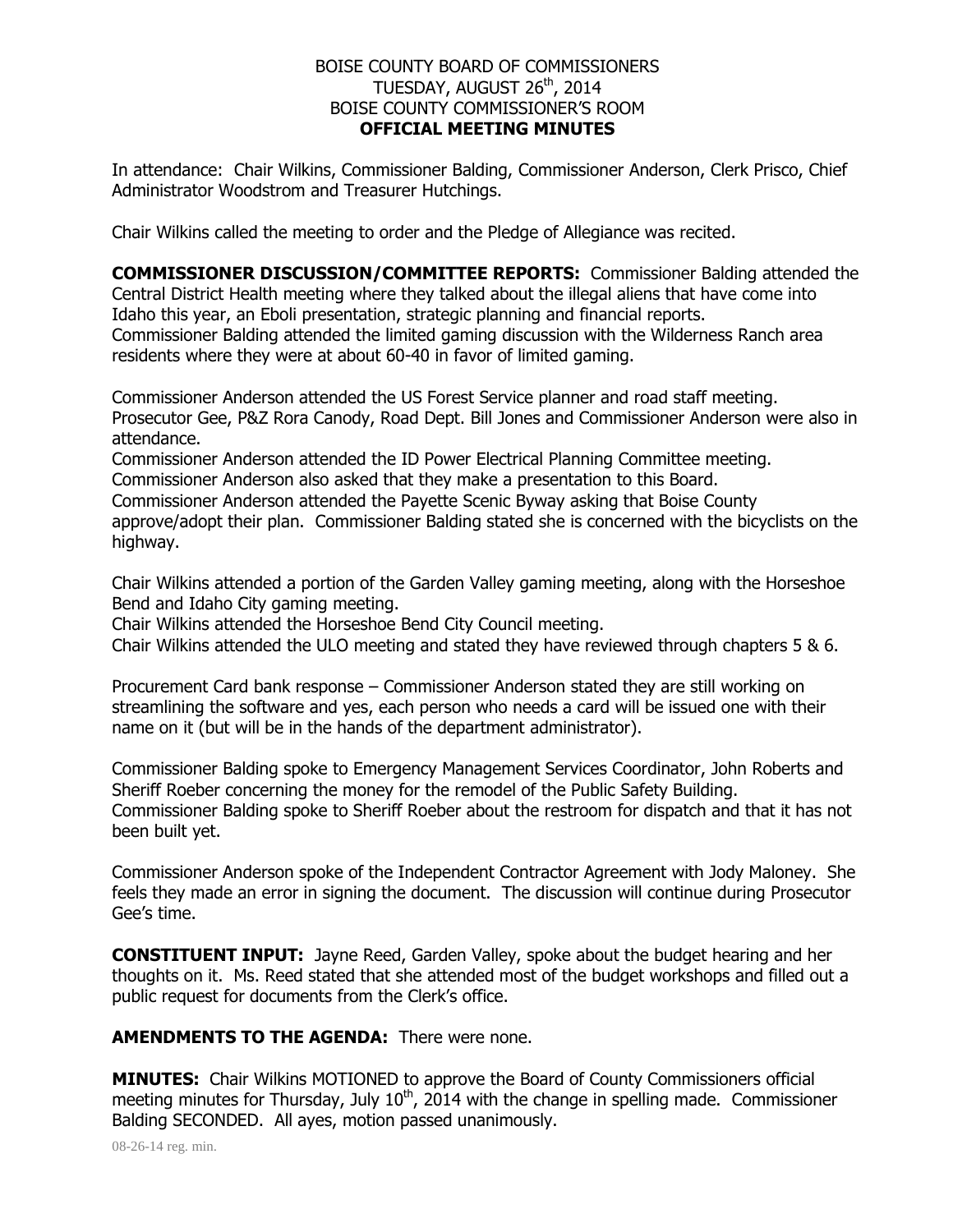**DEPARTMENTAL ISSUES:** P&Z – Reappointment of Commission members – seat one is Dan Gasiorowski and seat three is Rosemary Ardinger. Ms. Canody is recommending both to serve again. She would like to place notice on the website and possibly in the newspaper for one more member for the  $7<sup>th</sup>$  member seat. The Board agrees for Rora to go forward. Commissioner Balding MOTIONED to accept the P&Z Administrator's recommendation to reappoint seat one held by Dan Gasiorowski and seat three held by Rosemary Ardinger for the P&Z Commission. Chair Wilkins SECONDED and added that clarification that both terms and seats are for four years. Commissioner Anderson gave further discussion on the timing of receiving the information from P&Z. All ayes, motion passed unanimously.

Facilitator for ULO – Rora Canody handed out a document, created by her but signed by Mitchel Tain. Chair Wilkins MOTIONED to accept the P&Z recommendation on the 3 -2 vote that the Board does not accept, at this time, any of the proposals presented by RBCI for the public facilitation on the ULO. There was discussion…Chair Wilkins recinded her motion. Chair Wilkins MOTIONED to accept the letter, from the P&Z Commissioners, presented in regards to the public facilitiator for the ULO. Commissioner Anderson SECONDED. All ayes, motion passed unanimously.

Discussion on "snack budget" for P&Z workshops – Ms. Canody has been paying out of pocket for food supplied to the volunteers at the meeting. Chair Wilkins stated that she (Ms. Canody) should be reimbursed for the snacks and the Board agrees.

Emergency Management Service – Coordinator, John Roberts, spoke about getting a Boise County Facebook page and would like to know the Board's concerns and/or thoughts. Commissioner Balding feels that this should be discussed with the Technology Committee. Commissioner Anderson asked that Mr. Roberts check with ICRMP for a policy on this and get back to the Board.

Redzone Computer discussion – Chair Wilkins asked where Mr. Roberts is at with signing of the agreements. Mr. Roberts stated "not very far". It was asked as to where he is at with the emergency plan. He has not moved forward on this; he stated "this is a busy year". Commissioner Balding asked why he is so involved in the remodel at the Public Safety Building.

Mr. Roberts spoke about unprotected areas of the County (non-fire department areas). Commissioner Anderson spoke about Mr. Roberts putting information in the Idaho World. Chair Wilkins stated that she would like to see him get more information on how the public is affected by this service.

Clerk/Treasurer – Joint Quarterly Report – Treasurer Hutchings stated there is one auditor's certificate missing from June. Clerk Prisco stated that is not on the report. The Clerk/Treasurer are going to put more checks/balances in place on this. Commissioner Balding MOTIONED to accept the Treasurer/Auditor Joint Quarterly Report for the months of 4-1-2014 to 6-30-2014 as presented and it is in balance. Chair Wilkins SECONDED. Commissioner Anderson spoke about the available balance. All ayes, motion passed unanimously.

Treasurer – payroll change request – J. Newland, 6 month probation raise. Commissioner Anderson stated this was not allocated in the tentative budget. No job description attached and the dollar amount should be 3% for the increase. It should be \$12.36 and with the \$.40 increase the total will be \$12.75. This is tabled until the Treasurer works with the Clerk on the amount.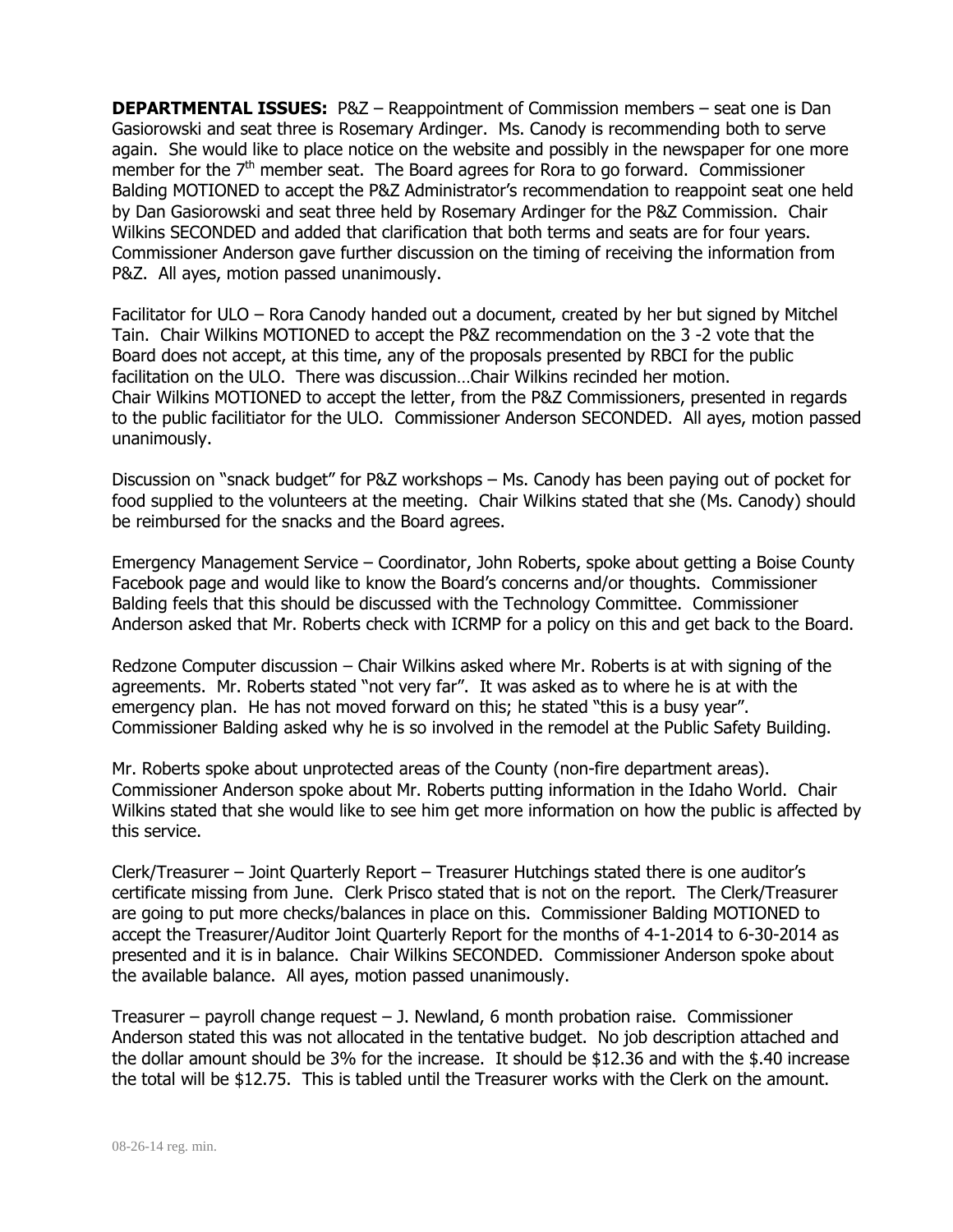**LIQUOR LICENSE APPLICATIONS:** Chair Wilkins MOTIONED to approve the Retail Alcohol Beverage Licenses for the following entities: Garden Valley Chevron LLC, The Springs at Idaho City, Grandjean Properties LLC, Haven Hot Springs, Sourdough Lodge, Bogis Basin Recreational Association, Dirty Shame Saloon, G&G Merc Inc., Two Rivers Grill, Wild Bills LLC, Idaho Trudy's LLC/ Trudy's Kitchen and Idaho City Grocery. Commissioner Anderson SECONDED. All ayes, motion passed unanimously.

**CONTRACTS/AGREEMENTS/GRANTS:** J-U-B Engineers Supplemental Agreement – Southfork Payette River Bridge Project… additional \$14,200.00. Commissioner Anderson MOTIONED to enter into the supplemental agreement for the Southfork Payette River Bridge Project in Boise County, Project #A009986 with J-U-B Engineering, as a supplement to the original agreement 8552 signed September 18, 2013. Commissioner Balding SECONDED. Chair Wilkins - nay, Commissioner Anderson and Balding – aye, motion passed.

## **DEMAND WARRANTS:** None.

**INDIGENT:** Chair Wilkins MOTIONED to go into executive session per I.C. 67-2345(1)(d) to discuss cases 14-07-C, 14-07-D, 14-08-B and 13-10-C. Commissioner Balding SECONDED. Roll call vote: Chair Wilkins – aye; Commissioner Balding – aye; Commissioner Anderson - aye, motion passed unanimously.

Promissory Note draft review – Prosecutor Gee has worked with Deputy Clerk Loya. Coming out of executive session per I.C. 67-235(1)(d), Chair Wilkins MOTIONED, on case 14-07-C to approve under suspension, case 14-07-D to deny due to they are over income, table case 14- 08-B, and on case 13-10-C to deny due to lack of cooperation of the provider. Commissioner Balding SECONDED. Roll call vote: Chair Wilkins – aye; Commissioner Balding – aye; Commissioner Anderson - aye, motion passed unanimously.

**PUBLIC HEARING - FY 2015 EBCAD:** Commissioner Balding MOTIONED to approve the EBCAD taxing district budget for 2015, with the L-2 to follow, in the amount of \$204,206. Commissioner Anderson SECONDED. Roll call vote: Chair Wilkins – aye; Commissioner Balding – aye; Commissioner Anderson - aye, motion passed unanimously.

The Board tabled the letter from USFS - Becker Integrated Project for review.

**PA ISSUES:** Prosecutor Gee gave an update and asked that the Weilmunster MOU discussion be put on the agenda for 2:30 pm on September 2, 2014. Commissioner Anderson stated she has met with the Prosecutor Gee and asked if the document he gave her prior to today, was incorrect? Prosecutor Gee stated he would comment on Commissioner Anderson's conversation of "the Board needs to move forward". He stated that he has not been holding up the process.

Arrow Rock Road Maintenance Contract & advertising verbiage – tabled until 9-2-14.

At Will Policy – Prosecutor Gee gave a sample policy to the Board. Review of the document is set for September 9, 2014 at 3 pm.

Prosecutor's building repair – Castle Mountain Homes put in a bid. Prosecutor Gee gave information for the water damage work and for installing carpet and painting. All total was approximately \$7,000. The Prosecutor's office will be closed September  $23^{rd}$  through  $26^{th}$  for the work to be done but they will be working out of the courthouse. Chair asked how the employees will be paid for this. There was discussion that the Prosecutor should have gotten three bids. Prosecutor Gee needs to discuss, with the Road Department Superintendent, Bill Jones, on the parking lot, to make changes for drainage.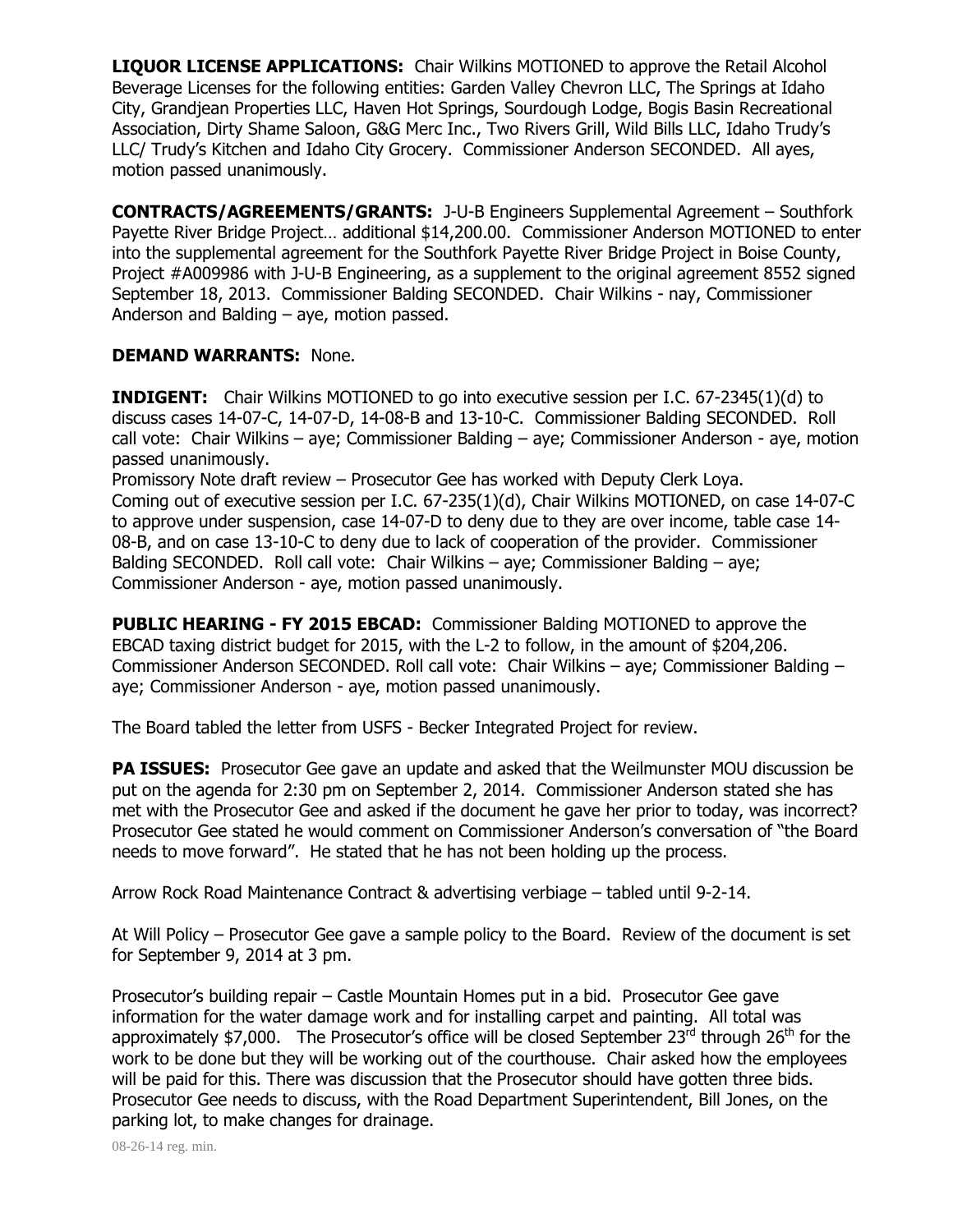Waiver language for tax deed sales. Prosecutor Gee sent the information to the Treasurer, Board, etc.

Letter from Atlanta Highway District – It was stated by the Board that the Elmore County side of Arrow Rock road has been closed for two weeks.

ULO – they are close to getting a draft document completed. Chair Wilkins asked, do we need to do a moratorium until the document is complete.

Chair Wilkins MOTIONED to go into executive session per I.C. 67-2345(1)(b): personnel, with the Prosecutor. Commissioner Anderson SECONDED. Roll call vote: Chair Wilkins – aye; Commissioner Balding – aye; Commissioner Anderson - aye, motion passed unanimously.

**PUBLIC HEARING - FY 2015 BOISE COUNTY:** The Board spoke of Idaho Code 63-802. The Board tabled their decision until September 2<sup>nd</sup> for review further.

Coming out of executive session I.C. 67-2345(1-)(d) for personnel, Chair Wilkins stated that no decisions were made, but that the Prosecutor is looking into a couple of matters as far as statute. Commissioner Anderson addressed her concern on the Independent Contractor's Contract with Jolene Mahoney and that it has no budgetary constraints. Prosecutor Gee responded that there is an amount included in the tentative FY 2015 budget but not at a line item level. There was ongoing discussion with Ms. Mahoney on a set amount of time per week which would set a maximum amount.

## **MISCELLANEOUS & CORRESPONDENCE:**

 Bills - Chair Wilkins MOTIONED to approve the claims report. Commissioner Balding SECONDED. All ayes, motion passed.

| <b>General Fund</b>   |    | 22,624.83 | Solid Waste         | \$23,287.38  |
|-----------------------|----|-----------|---------------------|--------------|
| Road & Bridge         |    | 12,130.13 | Weeds               | 541.22       |
| Justice Fund          | S  | 1.185.73  | Snowmobile IC8-A    | \$<br>210.58 |
| <b>EBCA</b>           | \$ | 2.318.42  | Revaluation         | 707.83       |
| <b>District Court</b> | \$ | 2,371.52  | Tort                | 8,624.00     |
| Indigent              | S  | 200.00    | Jr. College Tuition | 500.00       |

- Board of Equalization monthly reports/action none
- Future Agenda Topics Review The Board reviewed the topics.
- Becker Project letter previous letter provided, Commissioner Anderson will draft the impact statement.
- Resolutions they were tabled until September  $2^{nd}$  meeting.
- ID Power Notice of Application (2) no action was taken.
- Intermountain Gas Notice of Application no action was taken.
- Resolution Commissioner Anderson MOTIONED to approve Resolution 2014-57, a Boise County resolution adopting the EBCD budget for fiscal year 2015 after holding a public hearing on the tentative budget, no changes were made. Chair Wilkins SECONDED. Roll call vote: Chair Wilkins – aye; Commissioner Balding – aye; Commissioner Anderson aye, motion passed unanimously.
- Certificates of Residency (2) Commissioner Anderson MOTIONED to approve the Certificate of Residency for Holly Bledsoe. Commissioner Balding SECONDED. All ayes, motion passed. The second certificate was tabled for more information.
- Historical Society letter requesting an appointment for trustee of their Board, the Board of Commissioners will work on recruiting.